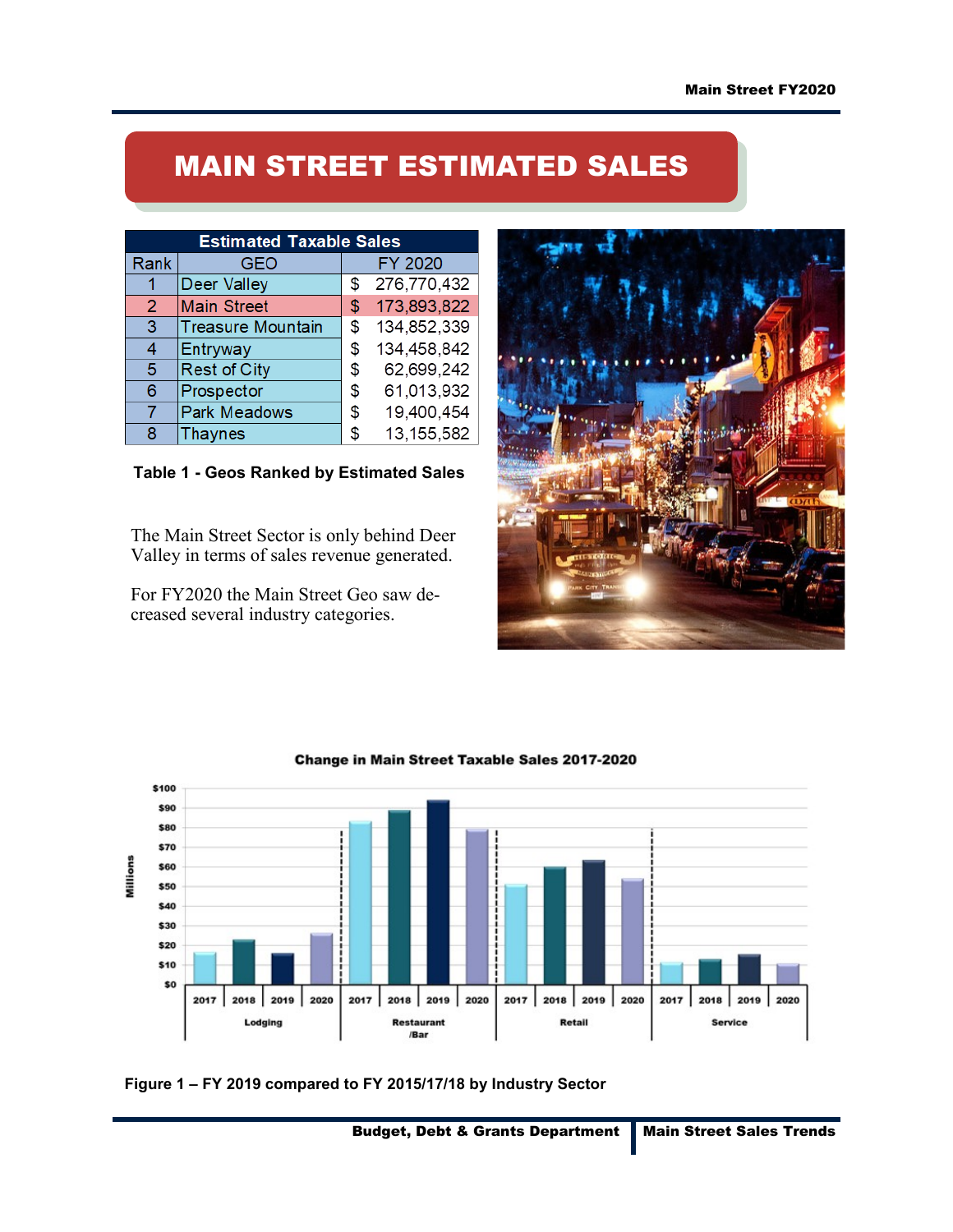

## RESTAURANT/BAR SALES TRENDS

Figure 2 – Restaurant/Bar Industry Estimated Taxable Sales by Geo

Main Street has seen significant growth over the past decade in the Restaurant/Bar industry, although there was a significant decline in 2020. Additionally as seen below, Main Street's overall sales growth in the past five years remains steady.

| <b>Absolute Growth Since 2016</b> |                          |    |             |  |
|-----------------------------------|--------------------------|----|-------------|--|
| Rank                              | <b>GEO</b>               |    | Growth      |  |
|                                   | <b>Deer Valley</b>       | \$ | 34,669,125  |  |
| $\overline{2}$                    | <b>Main Street</b>       | \$ | 13,169,170  |  |
| 3                                 | Entryway                 | \$ | 9,429,340   |  |
| 4                                 | <b>Park Meadows</b>      | \$ | 9,034,310   |  |
| 5 <sup>5</sup>                    | <b>Thaynes</b>           | \$ | 1,464,585   |  |
| 6                                 | <b>Rest of City</b>      | \$ | (142, 857)  |  |
| 7                                 | <b>Treasure Mountain</b> | \$ | (4,594,035) |  |
| 8                                 | Prospector               | \$ | (5,801,379) |  |

| <b>Average Annual Growth Since 2016</b> |                          |             |  |  |
|-----------------------------------------|--------------------------|-------------|--|--|
| Rank                                    | <b>GEO</b>               | Avg. Growth |  |  |
|                                         | <b>Park Meadows</b>      | 30%         |  |  |
| $\overline{2}$                          | <b>Treasure Mountain</b> | 5%          |  |  |
| 3                                       | <b>Deer Valley</b>       | 5%          |  |  |
| $\overline{4}$                          | Entryway                 | 4%          |  |  |
| 5                                       | <b>Main Street</b>       | 3%          |  |  |
| 6                                       | <b>Rest of City</b>      | 2%          |  |  |
| 7                                       | <b>Thaynes</b>           | 1%          |  |  |
| 8                                       | Prospector               | 0%          |  |  |



Table 2 - Absolute Growth Table 3 - Average Annual Growth